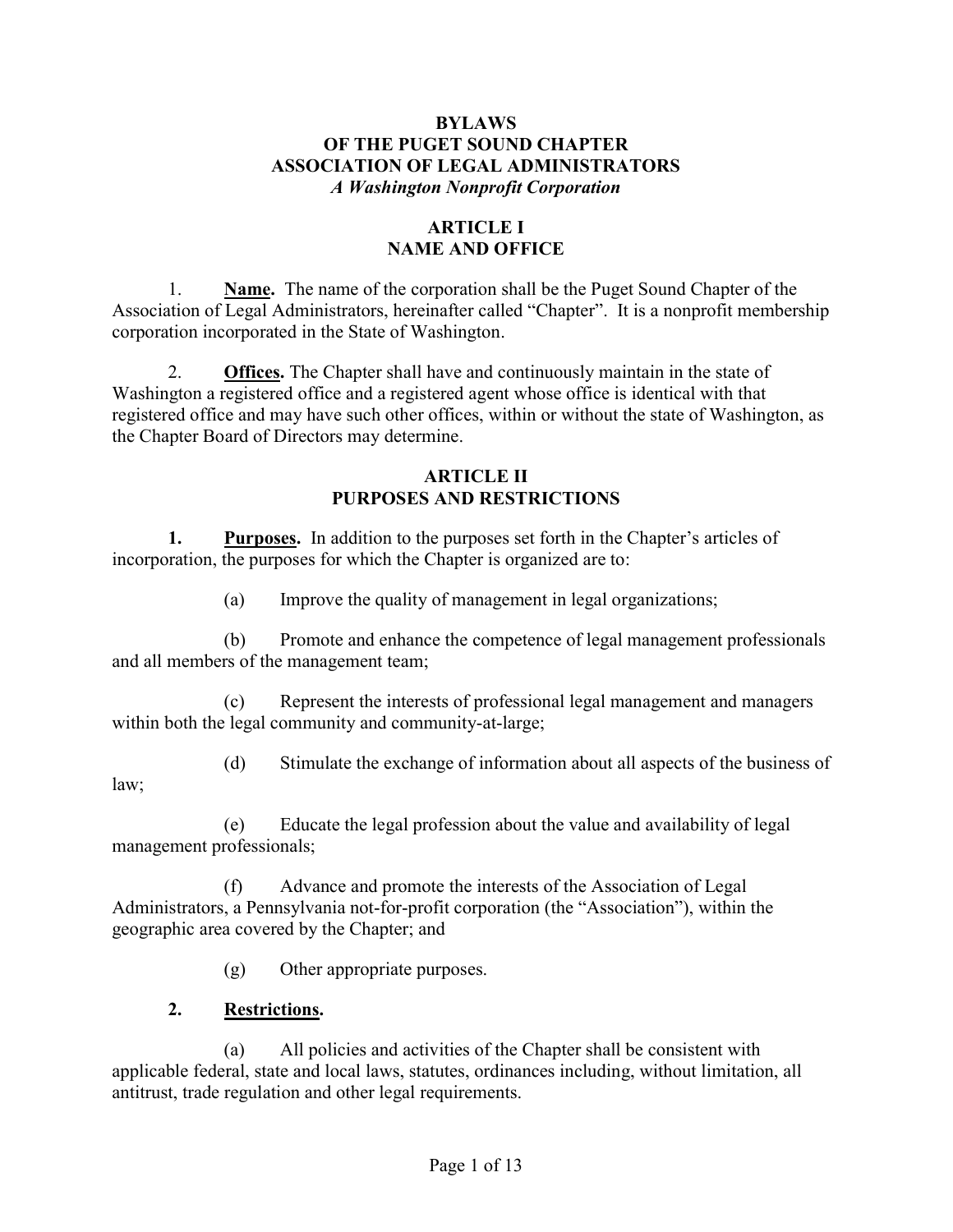(b) No part of the Chapter's earnings shall inure to the benefit of, or be distributed to, its directors, officers, committee members or other private persons, except that the Chapter shall be authorized and empowered to pay reasonable compensation for services rendered and to make payments and distributions in furtherance of the purposes set forth above.

# ARTICLE III MEMBERSHIP

Membership in the Chapter is open to any individual that is a member in good standing of the Association.

1. Application. The Chapter shall adopt an application form and procedures to facilitate membership in the Chapter. All applicants shall complete the application form and submit the application, along with the designated fee, if any, to the Chapter. The Chapter Board of Directors, or its designee(s), shall review the application of all applicants and determine, based on the criteria set forth in these bylaws and such other guidelines as the Board of Directors may prescribe, whether individual applicants meet the qualifications necessary for membership in the Chapter. All such qualified applicants shall become members upon notice from the Chapter.

2. Definitions. For the purposes of these bylaws:

(a) "Legal management professional" shall mean any individual who is, or aspires to be, actively engaged in the management of a legal organization or dedicated to performing its management responsibilities.

(b) "Legal organization" shall mean any law firm or practice, legal service clinic, corporate legal department, college or university legal department, governmental legal agency, court system, charitable legal agency, not-for-profit or nonprofit legal organization, bar association, legal consulting, alternative legal service provider, law and/or legal management educational institution or other organization that is engaged in the legal industry.

3. Membership Qualifications. The criteria for membership in the Chapter are the same as those for membership in the Association as established by the Association in its bylaws and policies and are as follows:

(a) Membership may be granted to any individual who: (i) is a member in good standing of the Association; (ii) demonstrates an interest in legal administration and the management of legal organizations; (iii) is not disqualified by an affiliation with a business partner as defined herein or business partner-eligible entity; (iv) shares interest in and supports the purposes of the Chapter and Association; and (v) abides by these bylaws, the Association's Code of Ethics, the Association's bylaws, and such other policies, rules, and regulations as the Chapter or Association may adopt.

(b) Business Partners. Notwithstanding anything set forth herein to the contrary, individuals employed by (or that own) a company in the business of selling goods, furniture, equipment, supplies, materials, software, technology, insurance, or other similar services or products to legal organizations are generally not eligible for membership.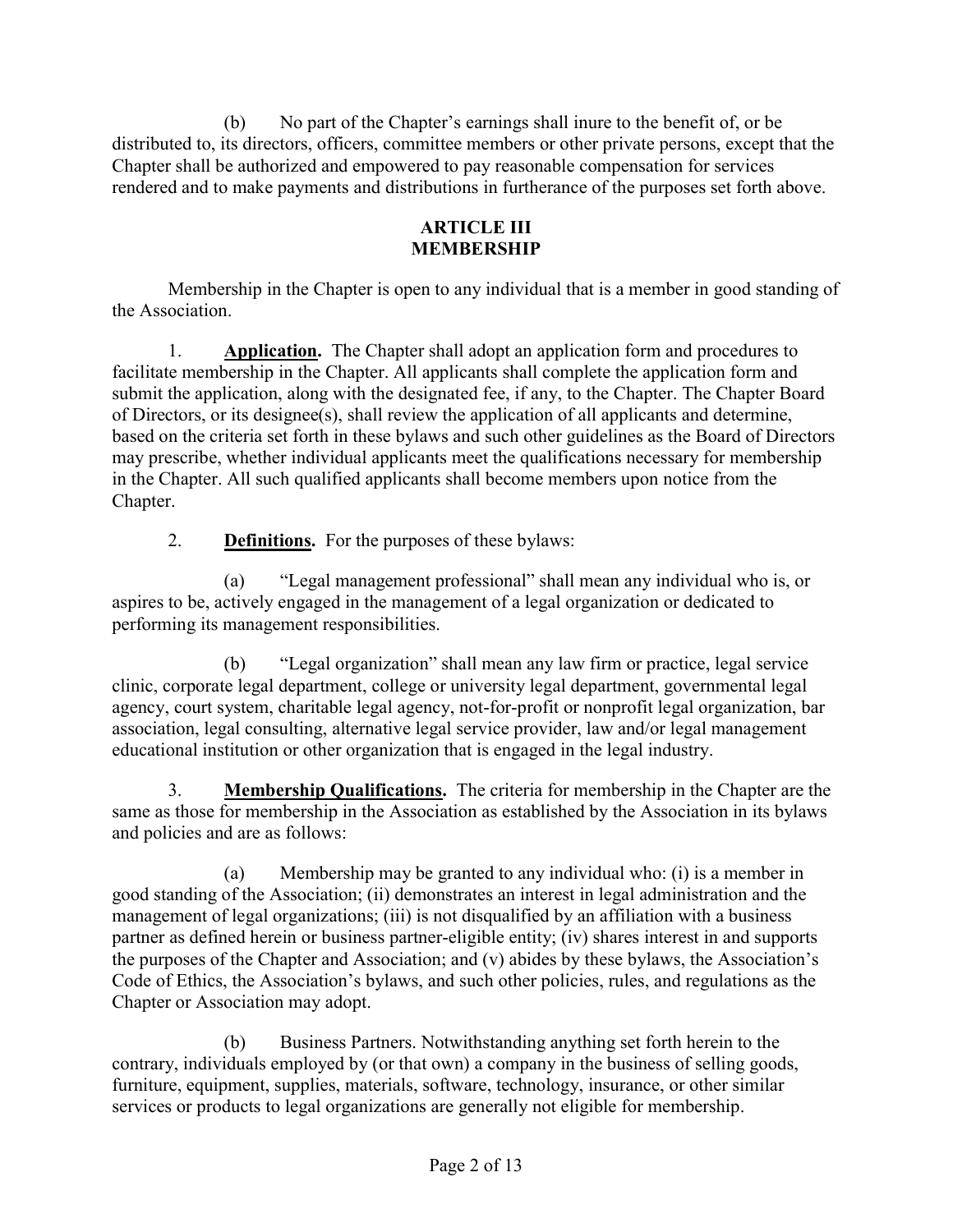(c) Life Membership. Life Membership may be awarded to a Member who has demonstrated extraordinary service to the Chapter and meets such additional criteria as shall be determined by the Board of Directors. Life Membership status with the Chapter has no bearing on the status of a Member with the Association.

# 4. Rights and Duties.

(a) All members shall be entitled to vote, attend the Chapter's member meetings and social functions and serve on the Chapter's committees.

(b) All members may hold office in the Chapter and serve on the Chapter's Board of Directors.

5. Benefits. Benefits associated with membership shall be determined by the Board of Directors from time to time.

6. Resignation. Members may resign from the Chapter at any time by giving written notice to the Chapter. Any member resigning from the Chapter shall be responsible for all billed and unbilled dues and assessments related to the then current full fiscal year of the Chapter.

7. Ineligibility. In the event that a member ceases to be eligible for Membership in the Association and/or Chapter (e.g., becomes employed by or professionally affiliated with a business partner or business-partner eligible entity), he or she must immediately notify the Chapter. Such individuals may remain a member for the remainder of their current paid Membership term; however, they may not renew their Membership in the Chapter until such time as they may become eligible.

8. Non-Payment of Dues/Ineligibility. The Chapter membership of any member who is in default of payment of Chapter dues or assessments for more than three (3) months, or otherwise becomes ineligible for membership in either the Chapter or Association, may be terminated automatically, according to such rules or procedures as the Board of Directors or its designee(s) shall establish, unless such termination is delayed by the Board of Directors due to a special circumstance.

9. Termination of Membership/Disciplinary Action. A Chapter member may be censured, suspended, expelled for cause or otherwise disciplined by the Association. Disciplinary matters are to be managed solely by the Association's Board of Directors in accordance with the Association's Member Disciplinary Actions and Fair Hearing Policy. Membership in the Chapter automatically shall be terminated whenever a Chapter member's membership in the Association is terminated.

10. Reinstatement. Members who have resigned or been terminated for nonpayment of dues may automatically be reinstated upon payment of delinquent dues before the end of the subsequent calendar year for which the dues were payable. Membership in the Chapter is not assignable or transferable.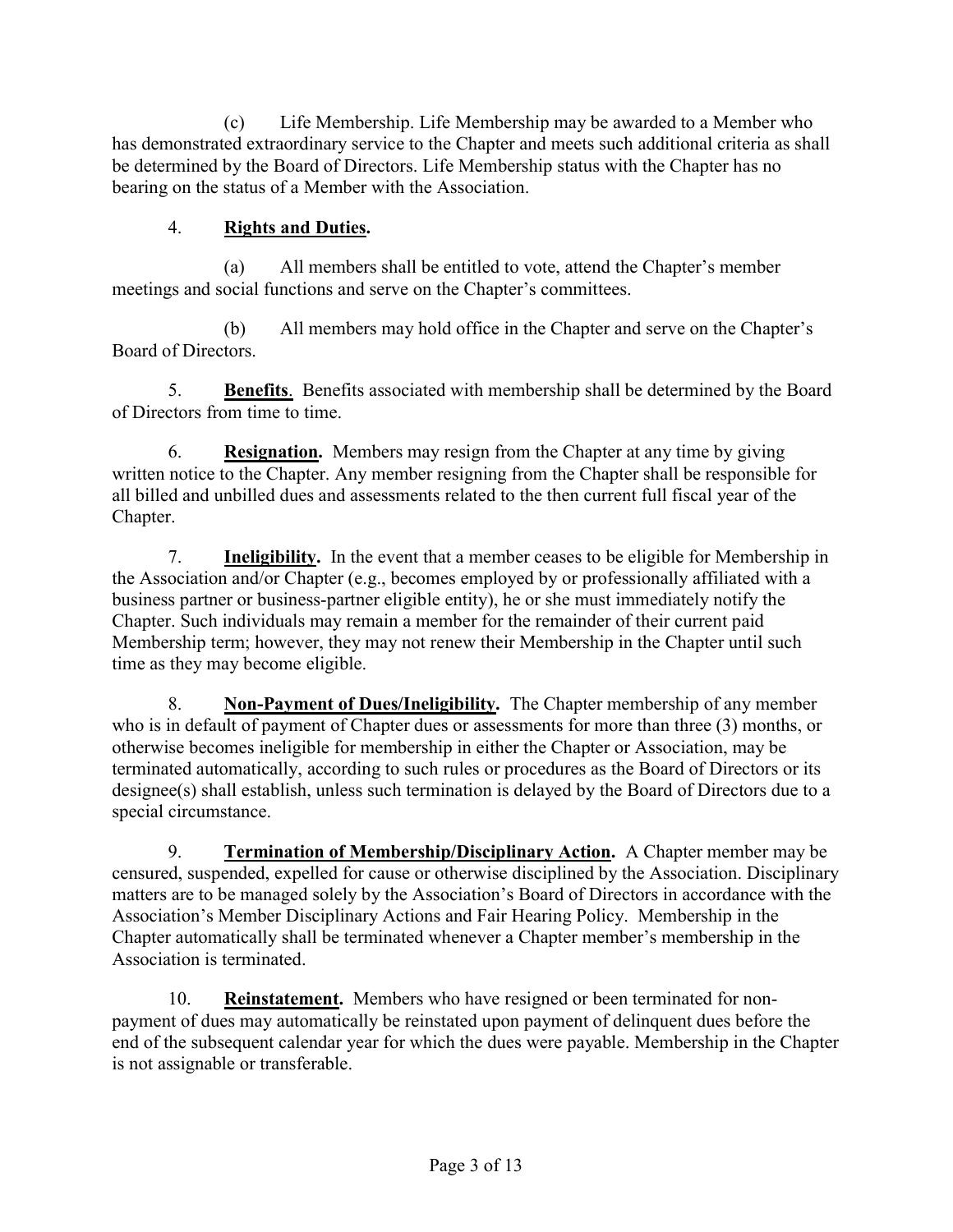All members shall be entitled attend the Chapter's member meetings and social functions and serve on the Chapter's committees.

All members may hold office in the Chapter and serve on the Chapter's Board of Directors.

# ARTICLE IV CHAPTER STANDARDS

All members of the Chapter must also be members of the Association of Legal Administrators in good standing. The Board of Directors will take steps to ensure the Chapter remains in continual compliance with all policies and performance objectives established by the Association from time to time.

### ARTICLE V BOARD OF DIRECTORS

1. Authority and Responsibility. The Chapter's affairs shall be managed by the Board of Directors (which shall be referred to in these bylaws as the "Board" or the "Board of Directors"), which shall have supervision, control, and direction of the Chapter, shall determine its policies or changes therein within the limits of these bylaws, shall actively promote its purposes, and shall have discretion in the disbursement of its funds. The Board may adopt such rules and regulations for the conduct of its business as shall be deemed advisable and may, in the execution of the powers granted, appoint such agents as it may consider necessary. All of the Chapter's committees report to and are subject to the ultimate direction and control of the Board, unless specifically provided otherwise in these bylaws.

2. Composition of the Board. The Board shall consist of the President, President-Elect, Treasurer/Secretary, Immediate Past President, Vice President of Membership, Vice President of Education, Vice President of Business Partner Relations, the Vice President of Diversity & Inclusion and Association Liaison(s) (non-voting).

3. Selection and Term of Office. Board members shall be selected in accordance with Article IX, or appointed to fill a vacancy in accordance with Section (6) of this Article V. Directors shall be selected for a term of one (1) or two (2) year(s). The term of office shall begin on April 1 of each year.

4. Resignation of Directors. Any director may resign at any time by giving written notice of resignation to the Treasurer/Secretary. Such resignation shall take effect at the time specified therein, or if such time is not specified, immediately upon its receipt by the Secretary.

5. Removal of Directors. A director may be removed from the Board if he or she fails to attend three (3) consecutive meetings of the Board, or for other cause, upon the unanimous vote of all the members of the Board, except the director whose removal has been proposed. Such removal shall be effective at such time as the Board may determine. The notice of any Board meeting at which such action is contemplated shall contain a notice of the proposed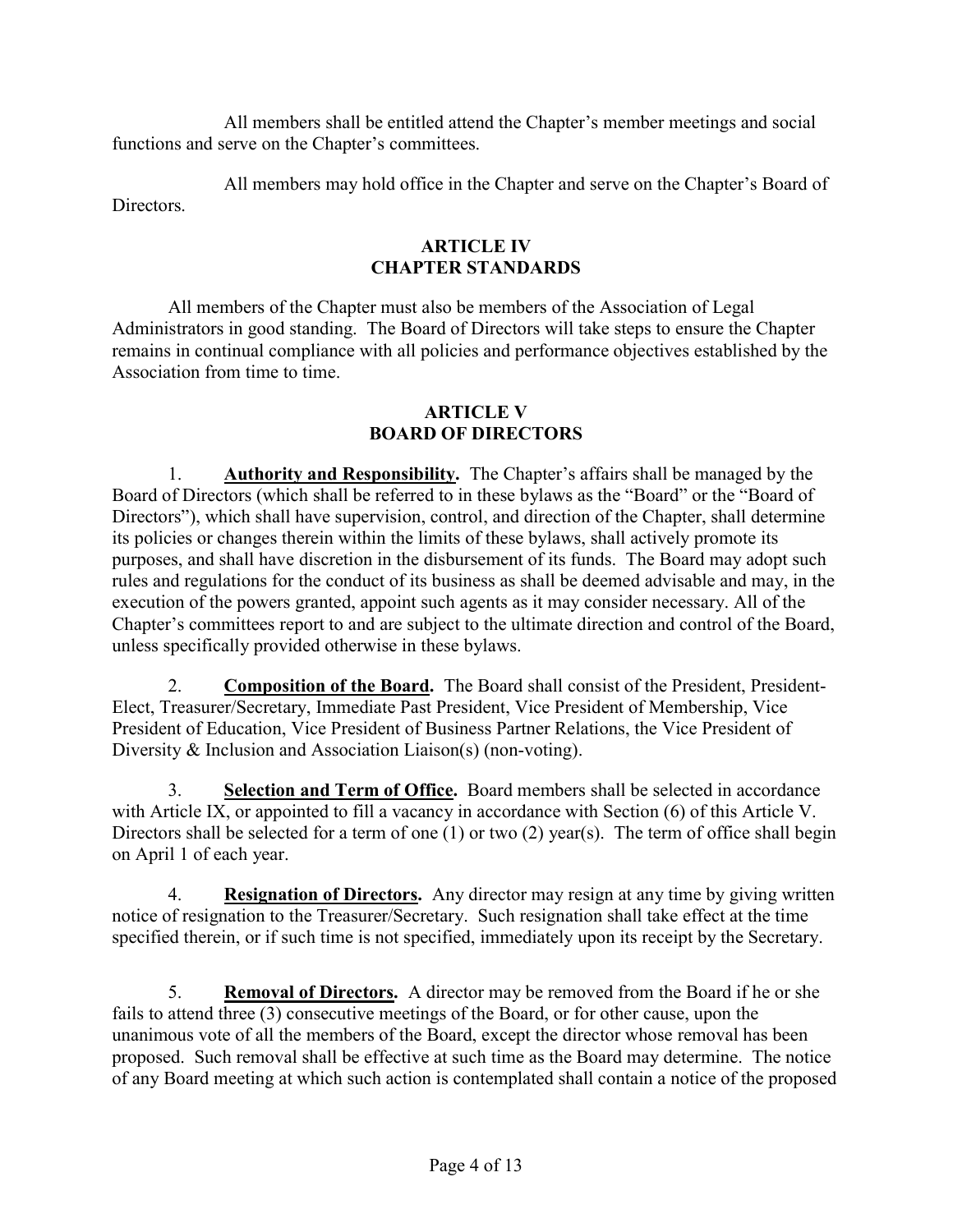termination, and the director whose status is being challenged shall be notified thereof, in writing, at least thirty (30) days prior to the date of such meeting.

6. Vacancies. Any vacant position in any office or on the Board shall be filled by the majority vote of the Board for the remaining unexpired term, except for the positions of President and President-Elect. If the President is unable to complete his or her elected term of officer for any reason, the President-Elect will succeed to the office of President and serve the remainder of that term of office, in addition to serving as President-Elect. In the event of vacancy in the office of President-Elect, the Nominating Committee shall convene and recommend a suitable candidate to the President for certification.

7. Chairman. The President shall serve as Chair of the meetings of the Board.

8. Meetings. The Board of Directors may take action to set the time, date, and place for the holding of a regular annual meeting of the Board of Directors and additional regular meetings of the Board of Directors. The President or President-Elect must mail or email notice of a meeting to all Board members at least seven (7) days prior to the date on which the meeting is scheduled.

9. Special Meetings. Special meetings of the Board may be called by the President or by at least six (6) directors. Notice of any special meeting of the Board of Directors shall state the time, date, and place of the meeting and shall be delivered at least seven (7) days prior to the date of such meeting. Special meetings may be conducted by telephone conference call.

10. Meeting by Conference Call. Any action to be taken at a meeting of the Board of Directors, or any committee thereof, may be taken through the use of a conference telephone or other communications equipment by means of which all persons participating in the meeting can communicate with each other. Participation in such a meeting shall constitute presence in person at the meeting of the persons so participating. Notwithstanding anything set forth to the contrary in these bylaws, any meeting to be held by conference call (whether regular or special) may be held upon [a minimum of twenty-four (24) hours prior notice.

11. Compensation. Directors shall not receive any remuneration for their services as Directors. Nothing contained herein shall be construed to preclude any Director from serving the Chapter in any other capacity and receiving reasonable compensation therefor.

12. Quorum. The presence of six (6) voting directors constitutes a quorum for the transaction of business at any duly called meeting of the Board of Directors; provided that when less than a quorum is present at said meeting, a majority of the Board of Directors members present may adjourn the meeting to another time without further notice.

13. Manner of Acting. The act of a majority of Directors present at a duly called meeting at which a quorum is present shall be the act of the Board of Directors, unless the act of a greater number is required by Law, the Articles of Incorporation, or these bylaws. There are eight (8) voting members of the Executive Board; a tie vote would be decided by the President.

14. Consent. Any action permitted or required to be taken at a meeting of members, directors, or a committee of directors, may be taken without a meeting in accordance with RCW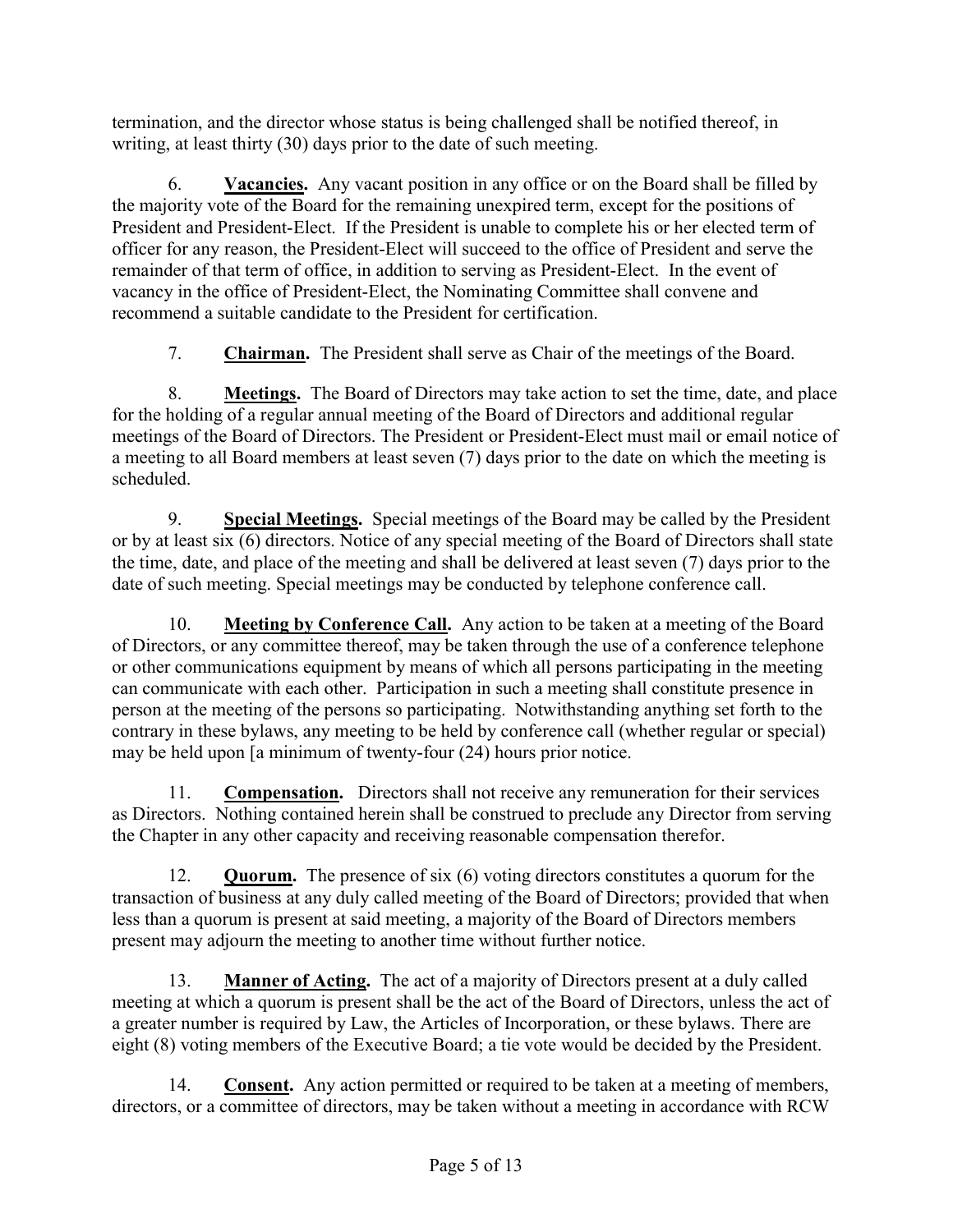24.03.465 if consent in writing setting forth the action so taken shall be signed by all members, directors, or members of the committee, as the case may be.

15. Qualifications. Only members shall be eligible to serve on the Board of Directors.

# ARTICLE VI **OFFICERS**

1. Officers. The officers of the Chapter shall be a President, President-Elect, Secretary/Treasurer, Immediate Past President, Vice President of Membership, Vice President of Education, Vice President of Business Partner Relations, Vice President of Diversity & Inclusion and Association Liaison (non-voting), each of whom shall serve a term of one or two year(s) or until his or her successor has been elected, or otherwise designated and qualified.

2. Selection and Term of Office. All of the officers shall be selected in accordance with Article IX or appointed to fill a vacancy in accordance with Section (6) of Article V. Officers are elected for a term of one (1) or two (2) year(s). The term of office shall begin on April 1 of each year.

# 3. Duties of Officers.

(a) President. The President shall be the Chapter's chief executive officer and shall, in general, supervise and control the Chapter's affairs, subject to the direction and control of the Board of Directors. The President shall be an ex-officio member of all of the Chapter's committees, except as otherwise provided by these bylaws. The President shall (i) chair all Board and member meetings; (ii) serve as the Chair of the Executive and Nominating Committees; (iii) serve as the Chapter's official representative and spokesperson, except as otherwise provided by the Board; (iv) appoint, subject to the approval of the Board, the members and chairs of the Chapter's committees; (v) fill, subject to the approval of the Board, vacancies on the Chapter's committees; and (vi) in general, perform all duties customarily incident to the office of President and such other duties as may be prescribed by the Board. The President shall succeed to the office of Immediate Past President upon expiration of the President's term of office.

(b) President-Elect. The President-Elect shall assist the President and shall substitute for the President when required. The President-Elect shall be an ex-officio member of all committees, except as otherwise provided by these bylaws. The President-Elect shall in general, perform all duties customarily incident to the office of President-Elect and such other duties as may be prescribed by the Board. The President-Elect shall succeed to the office of President upon expiration of the President's term of office, and in the event of the death, resignation, removal, or incapacity of the President.

(c) Secretary/Treasurer. The Secretary shall keep or cause to be kept the minutes of the meetings of the Chapter Board of Directors and members; shall see that all notices are duly given in accordance with the provisions of these bylaws or as required by law; shall be custodian of the corporate records; and shall in general perform all the duties incident to the office of Secretary and such other duties as from time to time may be assigned by the President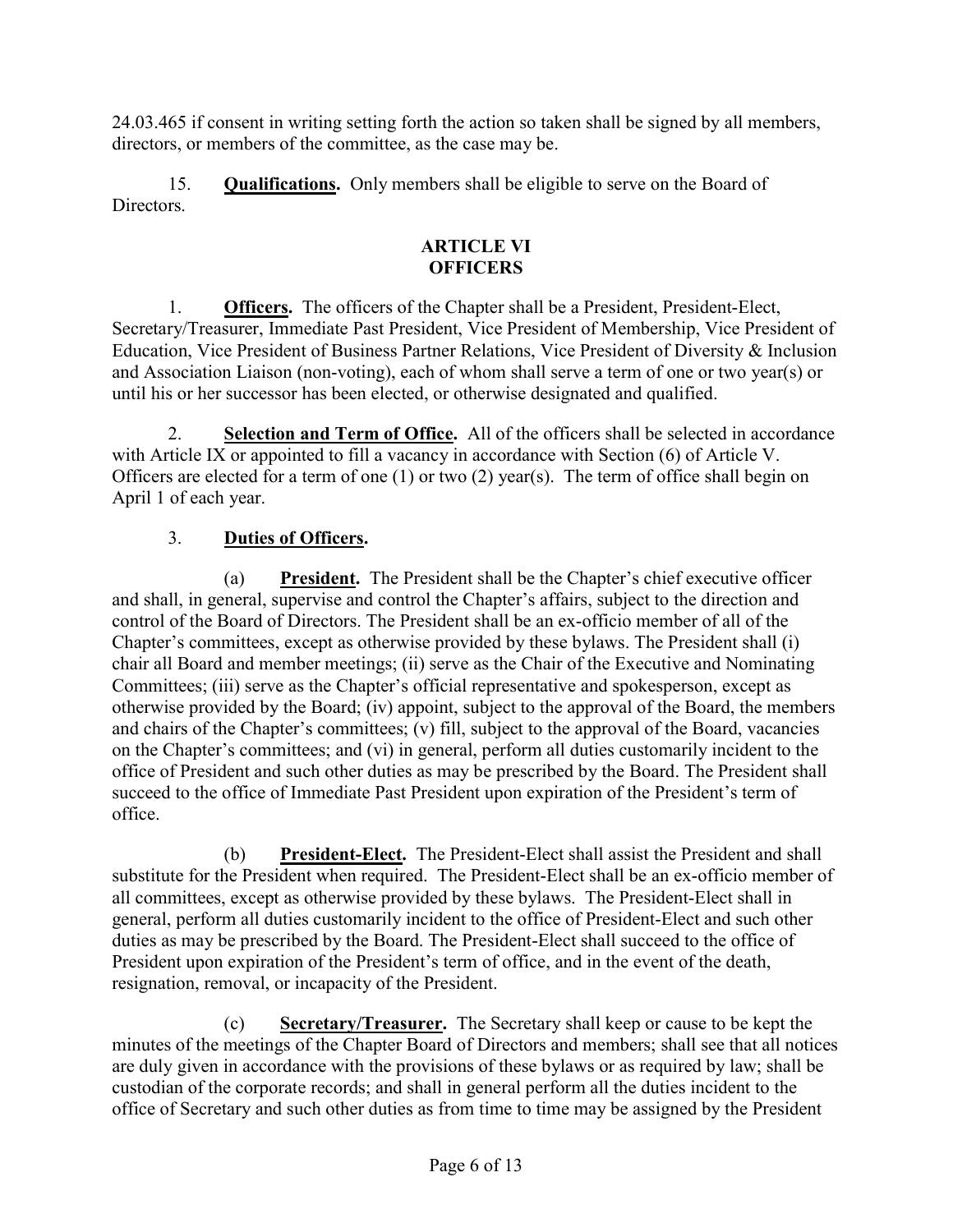or by the Board of Directors. The Treasurer shall be responsible for all funds and securities of the Chapter; shall receive and give receipts for monies due and payable to the Chapter from any sources whatsoever, and shall deposit all such monies in the name of the Chapter in such banks, trust companies, or other depositories as shall be selected in accordance with the provisions of these bylaws; shall submit financial reports to the Board of Directors at its regular meetings, and to the Chapter membership at its Annual Meeting; and shall in general perform all the duties incident to the office of Treasurer and such other duties as from time to time may be assigned by the President or by the Board of Directors.

(d) Vice President of Membership. The Vice President of Membership shall in general perform all the duties incident to the office of Vice President of Membership and such other duties as from time to time may be assigned by the President or by the Board of Directors.

(e) Immediate Past President. The Immediate Past President shall have such duties as may be assigned by the President or the Board of Directors.

(f) Vice President of Education. The Vice President of Education shall in general perform all the duties incident to the office of Vice President of Education and such other duties as from time to time may be assigned by the President or by the Board of Directors.

(g) Vice President of Business Partner Relations. The Vice President of Business Partner Relations shall in general perform all the duties incident to the office of Vice President of Business Partner Relations and such other duties as from time to time may be assigned by the President or by the Board of Directors.

(h) Vice President of Diversity and Inclusion. The Vice President of Diversity & Inclusion shall in general perform all the duties incident to the office of Vice President of Diversity & Inclusion and such other duties as from time to time may be assigned by the President or by the Board of Directors.

Association Liaison. The Vice President of Association Liaison shall in general perform all the duties incident to the office of Vice President of Association Liaison and such other duties as from time to time may be assigned by the President or by the Board of Directors.

4. **Officer Vacancies.** The President-Elect shall automatically succeed to the office of President in the event of the death, resignation, removal, or incapacity of the President and the office of President-Elect shall remain vacant until the next appointment. A President-Elect filling a vacancy in the office of President shall subsequently serve as President for the one-year term of office to which he or she was originally appointed to serve. In the event the President-Elect position is vacant at such time as there becomes a vacancy in the office of President, the Board of Directors immediately shall fill the office of President and such appointee shall hold office until the next appointment. A vacancy in the office of Immediate Past President shall cause that office to remain vacant until such time that the currently seated President succeeds to fill that office. A vacancy in the office of Secretary or Treasurer shall be filled by the Board of Directors from amongst the current members of the Board. An officer appointed pursuant to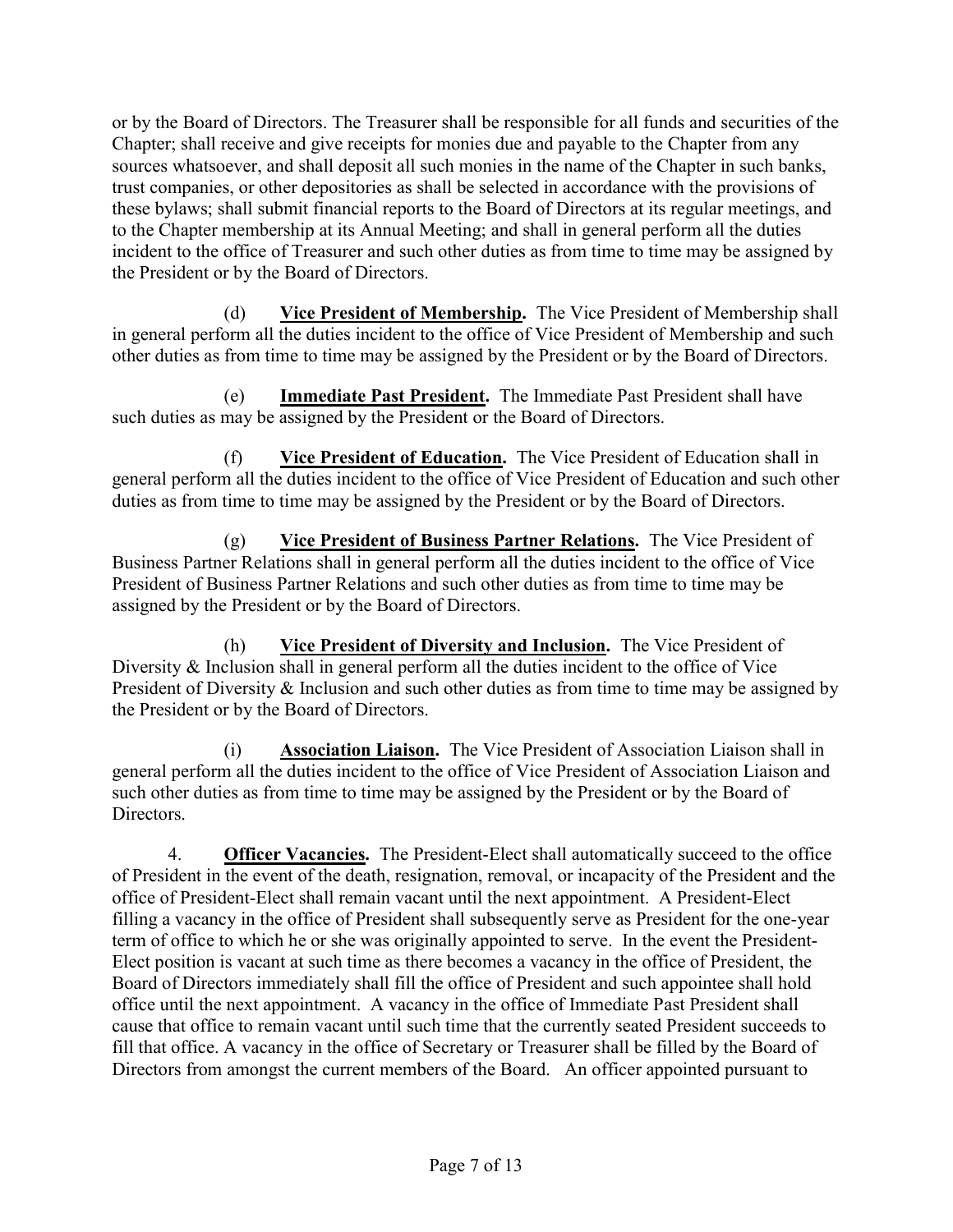this Section shall hold such office for the remainder of the original term for which she or he was appointed to fill.

5. Resignation and Removal. An Officer may resign in writing submitted to the President. In the case of the resignation of the President, the resignation will be submitted to the Secretary who will refer such resignation to Chapter Board of Directors. A resignation will be effective on the acceptance date of the resignation as determined by the Chapter Board of Directors. An Officer who no longer meets the qualifications for office shall automatically be removed and such vacancy shall be filled as set forth above. Any Officer may be removed by the Board, whenever in its judgment the best interests of the Chapter or the Association would be served by such removal. Such removal shall be without prejudice to the contract rights, if any, of the person so removed. Appointment of an Officer or agent shall not of itself create any contract rights.

# ARTICLE VII **MEETINGS**

1. Annual Meeting. There shall be an annual meeting of the members of the Chapter in January or at such other time as the Board may determine. The purposes of such meeting shall be to announce the selection of officers and directors and transact such other business as may come before the meeting.

2. Special Meetings. Special meetings of the members of the Chapter may be called at any time by the President or at the written request of five (5) or more members. The time and place for holding special meetings shall be determined by the Board. At such special meetings, no business shall be transacted except that which shall have been specified in the notice of such meeting.

3. Notice of Meetings. Written notice of all meetings shall state the purpose, place, date and hour of such meeting and shall be delivered, either personally, by mail, or by email to each member. Unless otherwise stated herein, notices shall be given no less than five (5) nor more than thirty (30) days before the date of such meeting. The notice of a meeting shall be deemed delivered when deposited in the postal service mail with postage prepaid, addressed to the member at his or her street or email address as it appears on the records of the Chapter.

4. Quorum. A quorum is twenty-five percent (25%) of the members for the transaction of business at any duly called meeting of the members, provided that if less than a quorum is present, a majority of the members present may adjourn the meeting to another time without further notice.

5. Manner of Acting. The act of a majority or more of the members present (in person or by proxy) at a duly called meeting at which a quorum is present shall be the act of the members, unless the act of a greater number is required by law, the Articles of Incorporation, or these bylaws.

6. Proxies. Voting by written proxy shall be allowed at any meeting of the members of the Chapter except no proxy dated more than eleven (11) months prior to meeting shall be valid.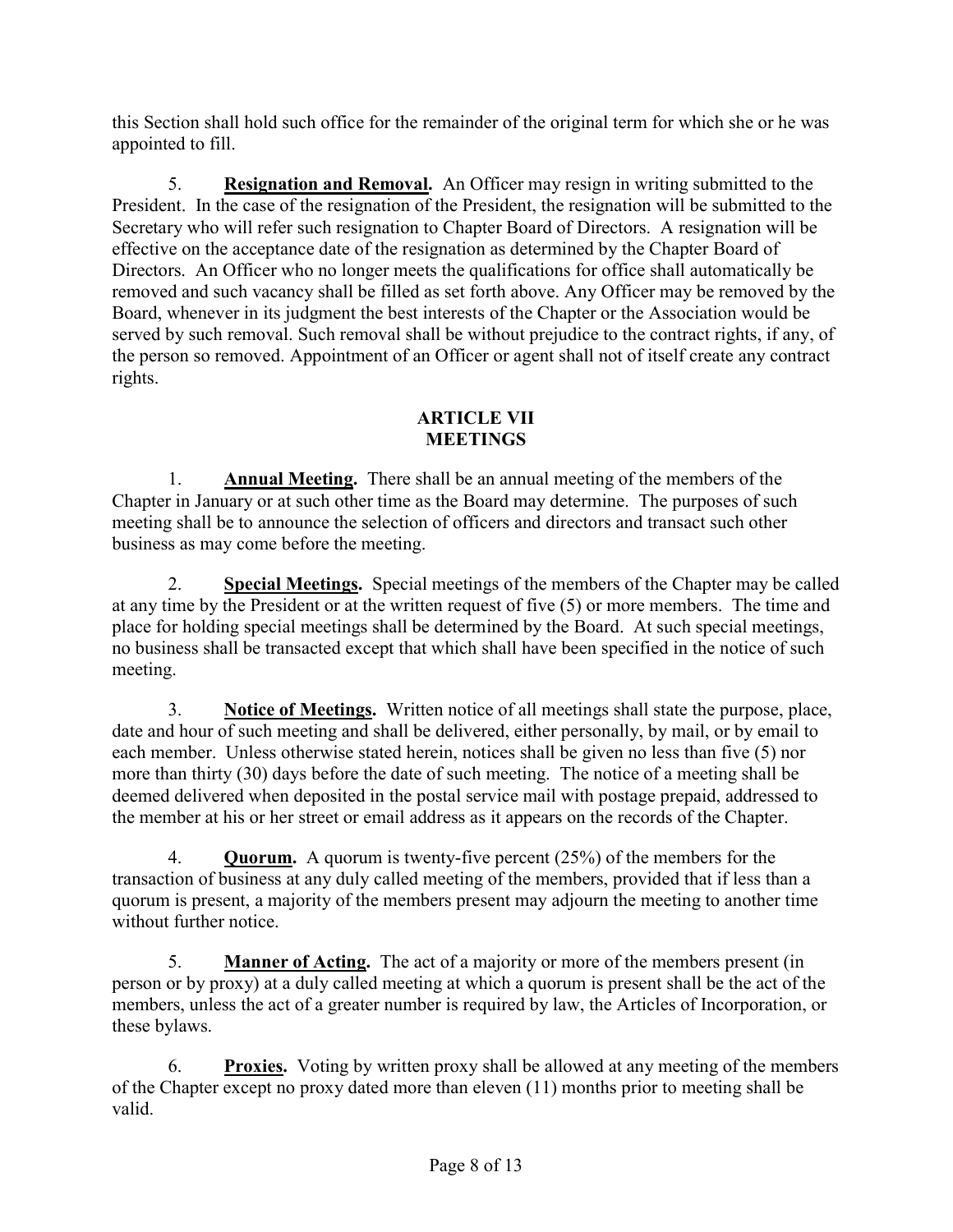7. Consent. Any action permitted or required to be taken at a meeting of members may be taken without a meeting in accordance with RCW 24.03.465 if consent in writing setting forth the action so taken shall be signed by all members.

8. Electronic Communications. Meetings may be held via telephone conference call, similar form of telecommunications, or any technology available which would permit all participants to simultaneously communicate and effectively participate.

# ARTICLE VIII **COMMITTEES**

1. The Nominating Committee. The Nominating Committee shall be composed of seven (7) to eleven (11) members, including the President-Elect, who shall serve as the chair of this committee; and the President (who shall be a non-voting member except in cases of a deadlocked decision). Other suggested members include: Vice President of Membership, Vice President of Business Partner Relations; Vice President of Diversity & Inclusion; Community Service Committee Chair; a member of the Past Presidents Council; and four (4) general members from both large and small firms, at least two of which shall be non-Extended Board members. Any member being considered for President-Elect cannot serve on the Nominating Committee. If this situation occurs during the nominating process, the President-Elect shall appoint a suitable replacement for this Nominating Committee member. All members of the Nominating Committee shall be and shall have been members in good standing of the Chapter for a minimum of two (2) years. No member of the Nominating Committee may serve for more than three (3) years in succession unless such member holds one of the positions delineated above.

a. Quorum and Manner of Acting. At all meetings of any standing committee, a majority of the members thereof shall constitute a quorum for the transaction of business unless otherwise set forth herein. A majority vote by committee members present and voting at a meeting at which a quorum is present shall be required for any action.

b. Policies and Procedures. The Board shall develop and approve policies and procedures for the operating of all standing committees. All standing committees shall report to the Board.

2. **Other Committees.** The Board may, by resolution, designate such standing committees for such purposes and having such powers as it may determine, and the President shall designate such special committees, as he or she may deem appropriate and shall appoint the chair and members of all such committees. The President shall serve as an ex officio member of each committee.

a. **Quorum and Manner of Acting.** At all meetings of any standing committee, a majority of the members thereof shall constitute a quorum for the transaction of business unless otherwise set forth herein. A majority vote by committee members present and voting at a meeting at which a quorum is present shall be required for any action.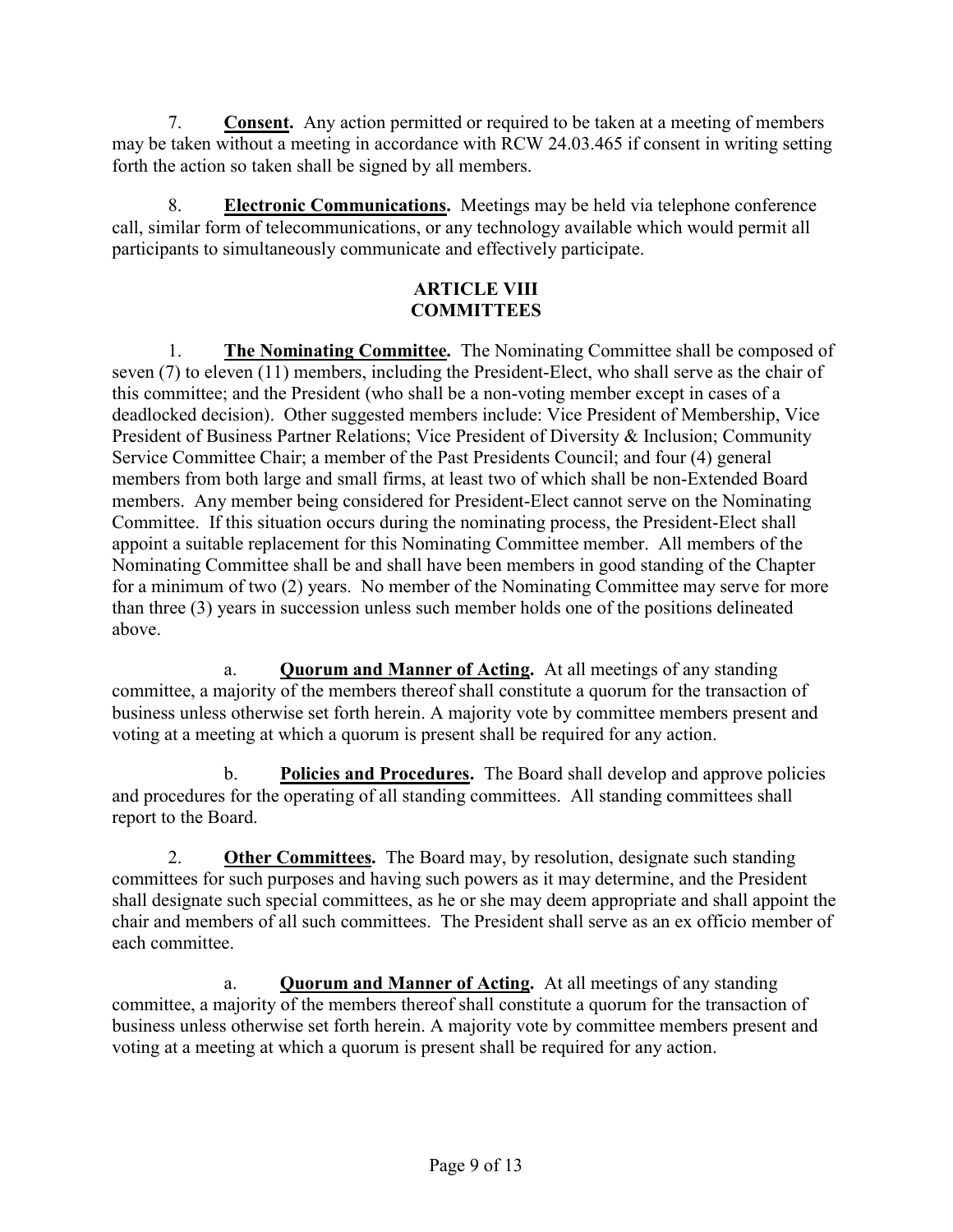b. Committee Vacancies. Except as otherwise provided herein, vacancies in the membership of a standing committee shall be filled by appointments made in the same manner as the original appointments to that committee.

c. Policies and Procedures. The Board shall develop and approve policies and procedures for the operating of all standing committees. All standing committees shall report to the Board.

# ARTICLE IX NOMINATIONS AND SELECTIONS

1. Method and Time of Nomination. The Nominating Committee shall meet as early as August, and no later than November of each year to recommend to the Board a slate of officers and directors. The Nominating Committee shall meet in person at least two (2) times to identify potential candidates, share due diligence reports and recommend the final slate. It shall be the responsibility of the Nominating Committee to study the leadership requirements and needs of the Chapter and to select candidates with the experience and qualities necessary to meet such requirements and needs. If the Nominating Committee's analysis of the leadership needs of the chapter results in recommended changes or additions to Executive or Extended Board positions, the Nominating Committee will present the recommended changes to the Executive Board for approval prior to candidate selection. The Nominating Committee may interview President-Elect candidates and other prospective nominees personally and their consent to serve, if selected, shall be obtained. Due diligence should be divided up among the Nominating Committee members and conducted for Executive Board positions using the due diligence questions similar to those used by the Association. If the Nominating Committee has insufficient knowledge of any candidate, they shall conduct reference checks with other PSALA members with whom the candidate has worked. At the January board meeting, the Nominating Committee shall present for Executive Board approval the names of the nominees; the Nominating Committee shall be prepared to describe the experience and qualifications of the nominees and the reasons the committee believes the candidates named can meet the leadership needs of the chapter.

2. Method of Selecting Board Members. The candidates selected by the Nominating Committee shall be presented as recommendations to the Executive Board for their approval upon certification by the President that: (a) they are members in good standing of the Chapter, and (b) they meet the eligibility requirements of these bylaws. Following certification, the President-Elect shall notify the membership of the results in January.

3. Notice to Candidates. After Executive Board approval, the Nominating Committee Chair shall contact each candidate individually by January 15th to notify them that they have been selected. Likewise, the Nominating Committee Chair or President shall contact the out-going Board members to thank them for their service and let them know who is taking their position.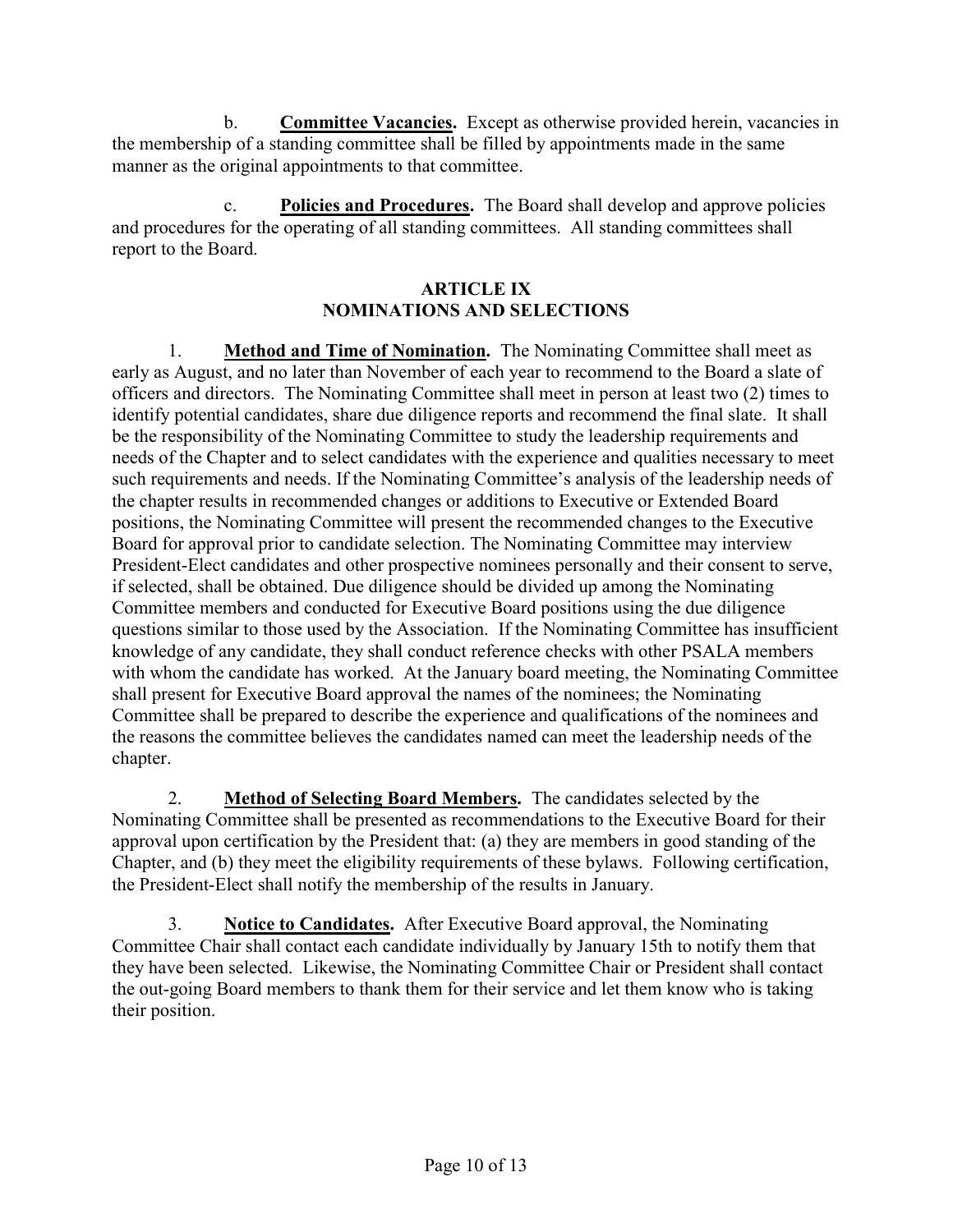## ARTICLE X FINANCIAL MATTERS, CONTRACTS, CHECKS, DEPOSITS AND BONDING

1. Annual Budget. A budget showing anticipated revenue and expenses will be adopted annually by the Board of Directors.

2. Contracts. The Board of Directors may authorize any officer or officers, agent or agents of the Chapter, in addition to the Officers so authorized by these bylaws, to enter into any contract or execute and deliver any instrument in the name of and on behalf of the Chapter, and such authority may be general or confined to specific instances.

3. Payment of Indebtedness. All checks, drafts or other orders for the payment of money, notes or other evidences of indebtedness issued in the name of the Chapter shall be signed by such Officer or Officers, agent or agents of the Chapter and in such manner as shall from time to time be determined by a resolution of the Board of Directors. In the absence of such determination by the Board of Directors, such instruments shall be signed by the Treasurer and countersigned by the President.

4. **Deposits.** All of the Chapter's funds shall be deposited to the credit of the Chapter in such banks, trust companies, or other depositaries as the Board of Directors may select.

5. Bonding. The Board of Directors shall provide for the bonding of such officers and employees of the Chapter as it may from time to time determine.

6. Gifts. The Board of Directors may accept on behalf of the Chapter any contribution, gift, bequest or devise for the Chapter's general purposes or for any special purpose.

7. Books and Records. The Chapter shall keep correct and complete books and records of account and shall also keep minutes of the proceedings of the Board of Directors and members. The Chapter shall provide the Association with copies of all such books and records upon request.

8. Fiscal Year. The fiscal year of the Chapter shall be April 1 through March 31.

# ARTICLE XI AMENDMENTS

These Bylaws may be altered, amended or repealed, and new bylaws may be adopted, by a majority vote of the Board. All Board members must be provided a copy of the amendment(s) at least seven (7) days prior to the vote. Notwithstanding the foregoing, all proposed bylaw amendments must first be submitted to the Association and are subject to the prior written approval of the Association. Amendments not receiving the approval of the Association shall be of no force or effect.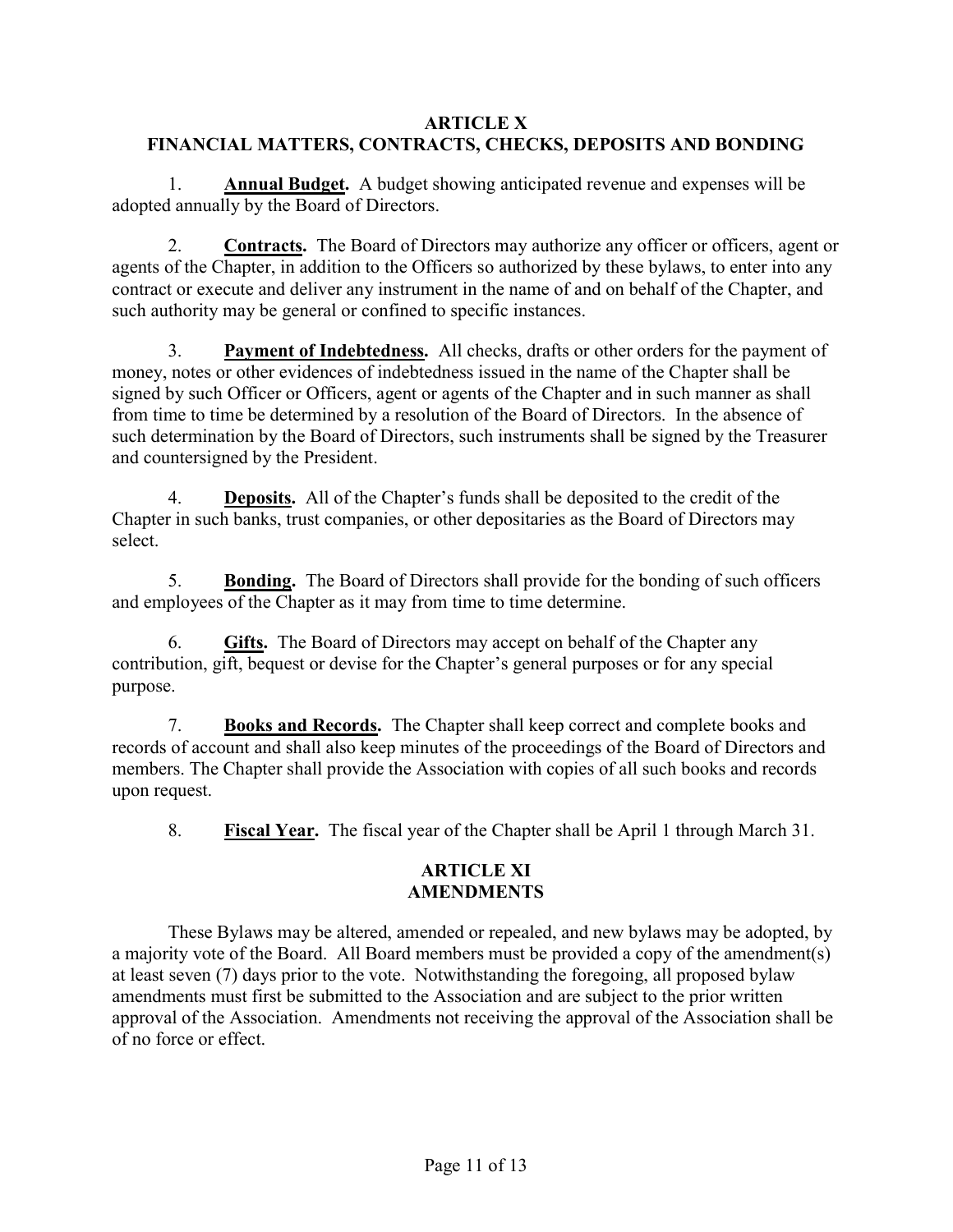#### ARTICLE XII LIMITATION OF LIABILITY

No officer, Board or committee member, member or employee thereof, agent or employee of the Chapter shall be liable for the act or failure of any other such person or organization.

#### ARTICLE XIII INDEMNIFICATION

The Chapter shall indemnify all past and present officers, directors, employees, and committee, council, and task force members, and all other Chapter volunteers to the full extent permitted by the Law and shall be entitled to purchase insurance for such indemnification to the full extent of the Law as determined by the Board of Directors.

### ARTICLE XIV DISSOLUTION

In the event of the dissolution of the Chapter, the Board of Directors shall, after paying or making provision for the payment of all of the liabilities of the Chapter, transfer all remaining assets of the Chapter to the Association (except any assets held by the Chapter upon condition requiring return, transfer or other conveyance in the event of dissolution, which assets shall be returned, transferred or conveyed in accordance with such requirements) or, in the event the Association previously has been dissolved, the Chapter shall dispose of all of the remaining assets of the Chapter (except any assets held by the Chapter upon condition requiring return, transfer or other conveyance in the event of dissolution, which assets shall be returned, transferred or conveyed in accordance with such requirements) exclusively for the purposes of the Association in such manner, or to such organization or organizations as shall at the time qualify as a tax-exempt organization or organizations recognized under either Section  $501(c)(3)$ for Section 501(c)(6) of the Internal Revenue Code of 1986, as amended (the "Code") or the corresponding provision of any future United States Internal Revenue statute, as the Board of Directors shall determine. Any such assets not so disposed of shall be disposed of by the court of general jurisdiction of the county in which the principal office of the Chapter is then located, exclusively for such purposes in such manner, or to such organization or organizations that are organized and operated exclusively for such purposes, as said court shall determine.

# ARTICLE XV LAW TO APPLY

In the event of any dispute as to the meaning of any term or phrase contained herein, Washington law shall be held to apply.

# ARTICLE XVI ELECTRONIC MEETINGS/COMMUNICATION

1. Electronic Meetings. Any action to be taken at a Board of Directors, other committee or task force meeting may be taken through the use of a conference telephone or other communications equipment by means of which all persons participating in the meeting can